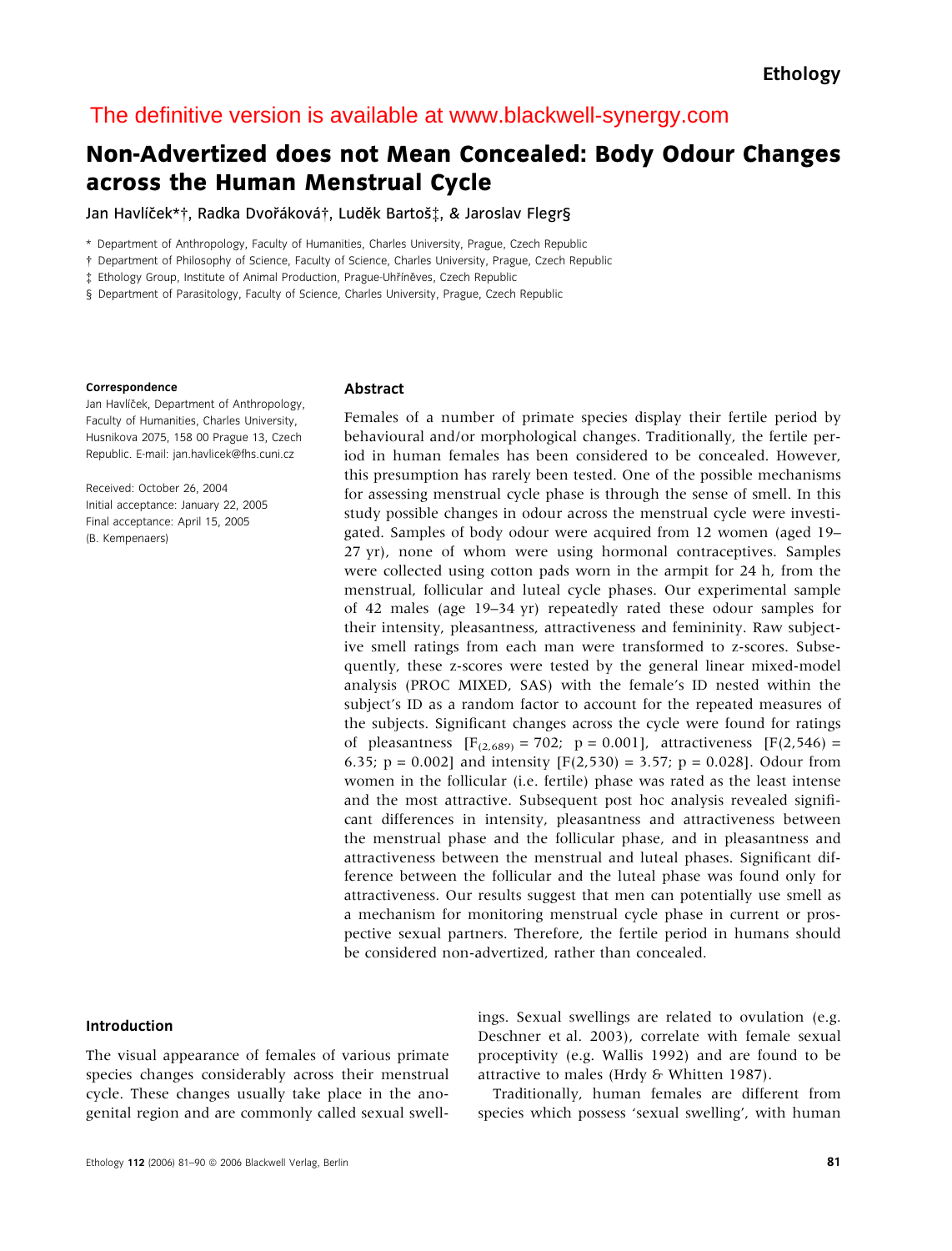ovulation considered to be concealed (cryptic, hidden). From this perspective, there is supposedly a lack of any cues to female ovulation, with no systematic changes in female attractiveness across the cycle. A number of hypotheses have tried to explain the functions or evolutionary causes of this phenomenon. It has been suggested that concealed ovulation evolved to reduce competition between males and thus to allow greater cooperation, which may have been necessary for survival of small hunter–gatherer groups (Daniels 1983); to promote paternal care (Strassmann 1981) or paternity confusion (Benshoof & Thornhill 1979) and thus reduce the risk of infanticide (Hrdy 1979). Burley (1979) stressed that ovulation is concealed from females themselves. She proposed that there was a selective disadvantage for women who were aware of their fertile period, and subsequently avoided sex during that time to escape life-threatening and painful childbirth. Lovejoy (1981) argued that signs of fertility are not concealed but rather extended to the whole cycle in order to constantly maintain male sexual interest.

Despite many hypotheses to explain the absence of ovulation signs, there is a distinct lack of experimental studies (i.e. the absence of systematic changes in attractiveness across the cycle). Moreover, all of the above-mentioned hypotheses have focused on visual signs of ovulation. However, the proximate causes of ovulation are changes in hormonal levels, and body odour is arguably more closely connected to changes in hormonal levels than visual appearance is. Thus, one can expect body odour attractiveness to be a potential cue to female fertility status.

The results of the four previous studies to examine changes in female body odour attractiveness across menstrual cycle are contradictory. Thornhill & Gangestad (1999) asked men to rate the attractiveness of women's body odour. Half of the women were in their follicular phase while the other half were in the luteal phase of their cycle. There was no significant difference in the attractiveness between the two groups. Singh & Bronstad (2001) collected T-shirts (worn for three consecutive nights and afterwards kept in a freezer) from women in their follicular phase and from the same women in their luteal phase. The T-shirts from the follicular phase were rated as significantly more attractive than those from the luteal phase. In the third study, the authors found a positive correlation between the estimated probability of conception and the odour of the T-shirt (Thornhill et al. 2003). Recently, Kuukasjärvi et al. (2004) reached a similar conclusion: odour attractiveness peaks around the time of presumed ovulation.

On the contrary, such changes were not found in the sample of T-shirts worn by women using hormonal contraception (Kuukasjärvi et al. 2004).

This raises several questions. First, T-shirts were used as stimuli in all the previously mentioned studies. This method, however, does not examine the specific odour source responsible for changes in attractiveness across the cycle. Therefore, the main aim of our study was to specifically test whether axillary odour attractiveness increases during the follicular phase. Secondly, it is also not clear whether the changes across the cycle are due to either variation in the intensity of the odour or in more qualitative characteristics. For this reason, not only were changes in the subjective rating of attractiveness assessed, but also changes in intensity, pleasantness and femininity across the cycle. Thirdly, no previous study has addressed whether the increase in odour attractiveness during the follicular phase is higher compared with inter-individual variability in odour attractiveness. Fourthly, the results of the former studies are restricted to comparison between the follicular and luteal phases. No data are available on axillary body odour during menstrual phase; therefore, in the current study we also monitored female subjects during this time. This is a biologically relevant issue as men who regard their sexual partners as less appealing during her menstrual phase may avoid sexual intercourse during this time and thus decrease a potential health risk in their female partners.

# Materials and Methods

# Subjects

Subjects were enrolled via e-mail or personally by one of the experimenters (JH). They were asked to voluntarily participate in an experiment dealing with odour changes across the menstrual cycle. Fifty-one male students of the Charles University (Prague, the Czech Republic) repeatedly rated odour samples. Male raters who smoke were not excluded from the analyses in order to increase external validity of our results. Nine men did not complete the whole protocol and were excluded from the analyses. The final sample of raters thus consisted of 42 males (age 19– 34 yr;  $\bar{x}$  = 24.4; SD = 3.7). Nineteen females in total acted as sample donors. None of them were using hormonal contraceptives (i.e. the pill) during the time of the experiment and all had regular menstrual cycles (24–30 d). In order to acquire data across the whole cycle, experiments (sampling and rating) were carried out once a week for five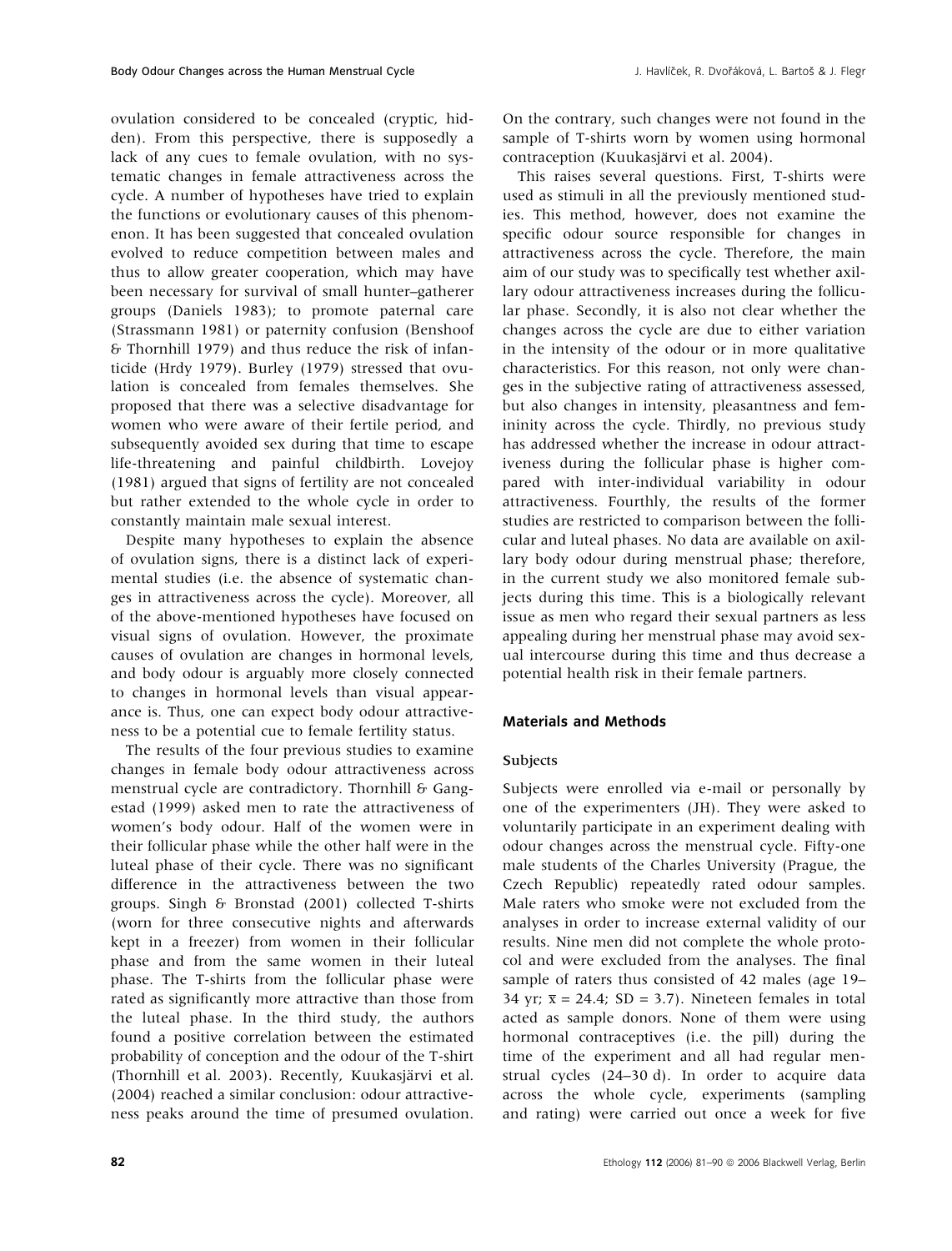consecutive weeks. Thus, all female subjects began participating during different phases of their cycle. This fact excludes possible bias caused by the differences among particular rating days (e.g. by changes in weather). Conversely, this meant that the set of samples from each woman could not be evaluated by all raters, who were sometimes unable to attend at the required time. This resulted in a relatively high drop-out rate of subjects. Unequal sampling was therefore adjusted statistically. We acquired stimuli (body odour) from all three phases of menstrual cycle (menstrual, follicular, luteal) from 12 women (age 20–27 yr;  $\bar{x} = 23.6$ ; SD = 2.4). Only females who provided samples from all three phases were included in the analyses.

#### Menstrual Cycle Assessment

During the first session, each woman was asked about the date of onset of her last period of menstrual bleeding and the usual length of the cycle. All subjects reported having a regular menstrual cycle. Cycle length was estimated according to the onset of the next period of menstrual bleeding, which was reported to us during the course of the study. The day of onset of menstrual bleeding was considered to be the day 1 of their cycle. Menstrual cycle was divided into three phases: (1) menstrual phase (day 1–6), (2) follicular phase (day  $7-14$ ) and (3) luteal phase (day 15–28). The above-mentioned days (in parentheses) are valid for the 28-d cycle: in case of a different length of the cycle, the end of follicular phase was computed as  $F = L - 14$ , where F was the last day of the follicular phase and L the length of the cycle (modified after Thornhill & Gangestad 1999). In five women, only one date of onset of menstrual bleeding was available, therefore we used the reported usual length of the cycle instead. As it is unlikely that the random error introduced by our method of menstrual cycle estimation spuriously generates any significant relationship, the results we obtained would probably underestimate rather than overestimate actual effects (Thornhill et al. 2003).

#### Odour Sampling Procedure

Cotton pads (7.5 cm in diameter) were used for collecting odour samples, a method used in several of the previous studies (e.g. Chen & Haviland-Jones 1999; Ackerl et al. 2002). Subjects fixed cotton pads in their armpits with unscented paper plaster and wore them for 24 h. We propose that, compared with using T-shirts, this method of odour sampling,

Ethology 112 (2006) 81-90 © 2006 Blackwell Verlag, Berlin 83 (2006) 83 (2006) 83 (2006) 83 (2006) 83 (2006) 83

considerably decreases the possibility of contamination by compounds of exogenous origin. Each participant received instructions and restrictions in a written form. They were instructed to refrain from: (1) using perfumes, deodorants, antiperspirants, aftershave and shower gels, (2) eating meals containing garlic, onion, chilli, pepper, vinegar, blue cheese, cabbage, radish, fermented milk products, marinated fish, (3) drinking alcoholic beverages or using other drugs, (4) smoking, (5) sexual activity and sleeping in the bed of the partner the day before and on the day of wearing the pads. The restrictions are an expanded version of those used in most behavioural studies (e.g. Wedekind & Füri 1997; Chen & Haviland-Jones 1999; Rikowski & Grammer 1999; Platek et al. 2001; Singh & Bronstad 2001; Ackerl et al. 2002; Thornhill et al. 2003).

Cotton pads, plaster, an opaque jar for storing the pads and an instruction sheet were provided to female subjects 2 d before the rating session. Subjects started to wear pads the following morning and wore them for 24 h in total. The next morning, they placed the pads in the opaque jar and returned them to the experimenters. To avoid a possible effect of refrigeration on the stimuli, olfactory rating of the samples started within an hour of collection.

#### Rating Procedure

Ratings were conducted in a quiet, ventilated room. Raters were asked to come for the session approximately at the same time each week in order to avoid possible temporal changes of rated odours. A withinsubject design was used (i.e. each week, all men rated odours collected from the same women). Stimuli (pads) were encased in a 250-ml opaque jar labelled by a three-number code, which was changed throughout the sessions. Each subject rated 12 stimuli in a randomized order on seven-point scale for its: (1) intensity, (2) pleasantness, (3) sexual attractiveness and (4) femininity. Both ends of each scale were anchored by verbal descriptions (e.g. very unpleasant and very pleasant). The ratings were written down immediately after sniffing each stimulus, but the time spent by sniffing was not restricted.

#### Statistical Analysis

In order to eliminate the effect of individual rating habits (i.e. subjective scale use), raw ratings were transformed to z-scores. The z-scores of particular ratings were calculated as  $z = (x - M)/SD$ , where 'x' was the particular subjective rating (e.g. pleasantness),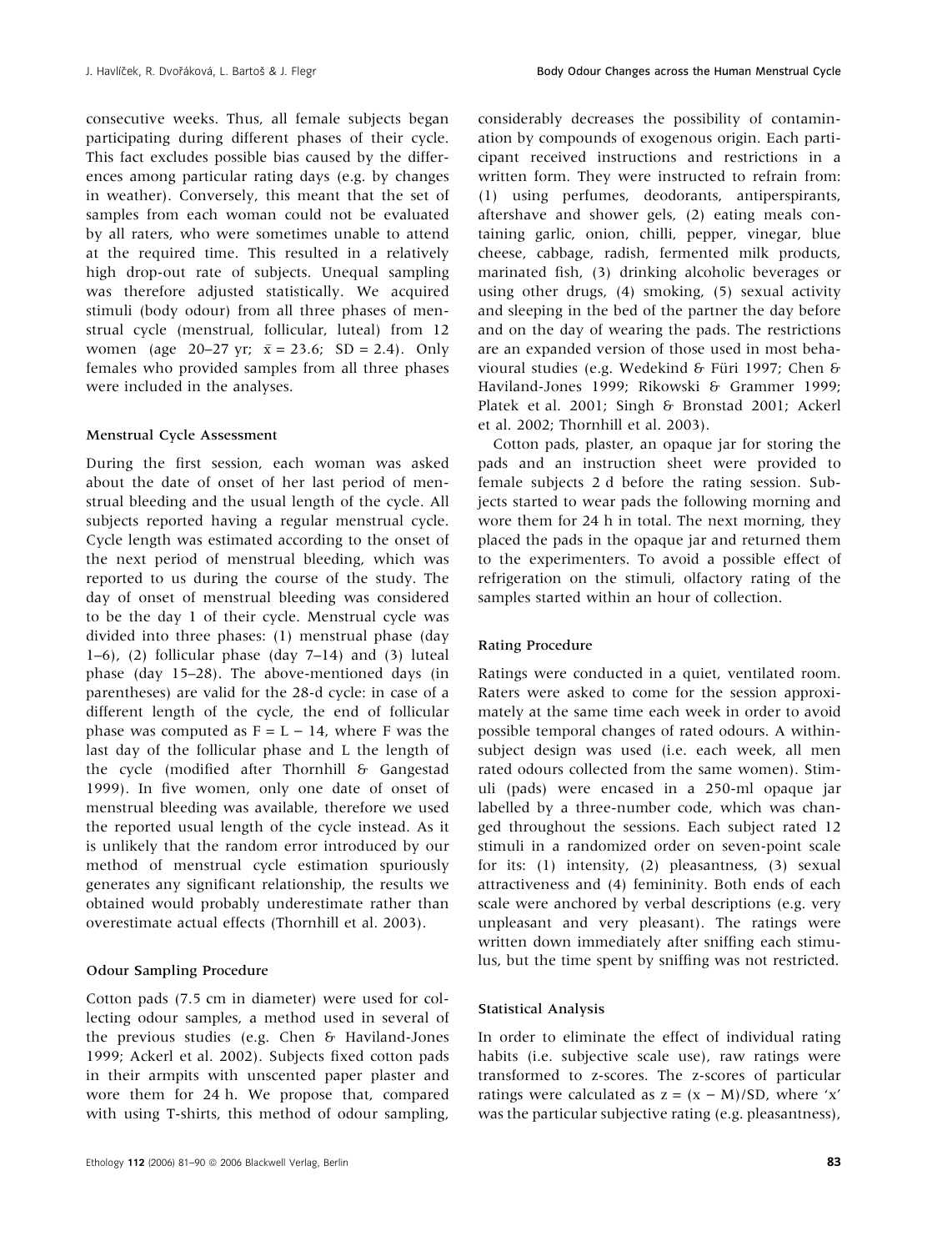M and SD were mean rating and standard deviation, respectively, of a variable (e.g. pleasantness) rated by the particular subject. Subsequently, these z-scores were tested using a multivariate general linear mixed model (GLMM) with intensity or pleasantness or sexual attractiveness or femininity as the dependent variable. To overcome unequal sampling and to account for the repeated measures of the subjects repeatedly rating odour samples, and of the samples obtained from the same female across different phases of the menstrual cycle, all analyses were performed using a Mixed model analysis with the female's ID nested within the subject's ID (female ID (subject ID)) as a random factor, using PROC MIXED (SAS, version 9.1). The significance of each fixed effect in the mixed GLMM was assessed by the F-test, on sequential dropping of the least significant effect, starting with a full model. Independent variables were classes (cycle phase, week) and continuous variable (order of presentation). In unbalanced designs with more than one effect, the arithmetic mean for a group may not accurately reflect response for that group, since it does not take other effects into account. Therefore, where appropriate, we used least-square means instead. Least-square means are, in effect, within-group means appropriately adjusted for the other effects in the model. Least-square means (further referred as 'adjusted means') were computed for each class and differences between classes were tested by t-test. For multiple comparisons, we used the Tukey–Kramer adjustment.

Associations between intensity and other characteristics (i.e. pleasantness, attractiveness and femininity) were estimated by fitting a random coefficient model using PROC MIXED as described by Tao et al.

(2002) with fixed effects pleasantness, attractiveness and femininity (and all other factors as above). With this model, we calculated predicted intensity values and plotted them against selected fixed effect values with predicted regression lines for each site of the sample collection. Then, we calculated correlation coefficient between intensity and selected fixed effect values. Analogically, we estimated gradually all characteristics as intensity. The particular characteristic being a dependent variable, while the rest of the characteristics plus all other factors entering the model as fixed effects. As in the previous model, all factors and interaction terms were tested, but are not reported unless statistically significant.

## Results

First, we tested how the subjects perceived the odour pleasantness (attractiveness, intensity and femininity) in individual phases of the menstrual cycle. Confounding variables (week of testing, order of presentation and female individuality) were included in the analyses. GLMM analyses revealed highly significant effects of female ID and menstrual cycle phase on pleasantness, attractiveness and intensity. Interactions between female ID and menstrual cycle phase were found to be significant for ratings of pleasantness and intensity. There was also a significant effect of the week of testing on intensity. The significant effects on femininity were female ID and presentational order. For all rated variables (e.g. pleasantness), the effect of the individual female (female ID) was higher then the changes across the cycle (Fig. 1; for detailed results see Table 1). The odour of women in the follicular phase was rated as



Fig. 1: Adjusted means of body odour pleasantness for individual subjects in the menstrual phase, the follicular phase and the luteal phase. Error bars show standard errors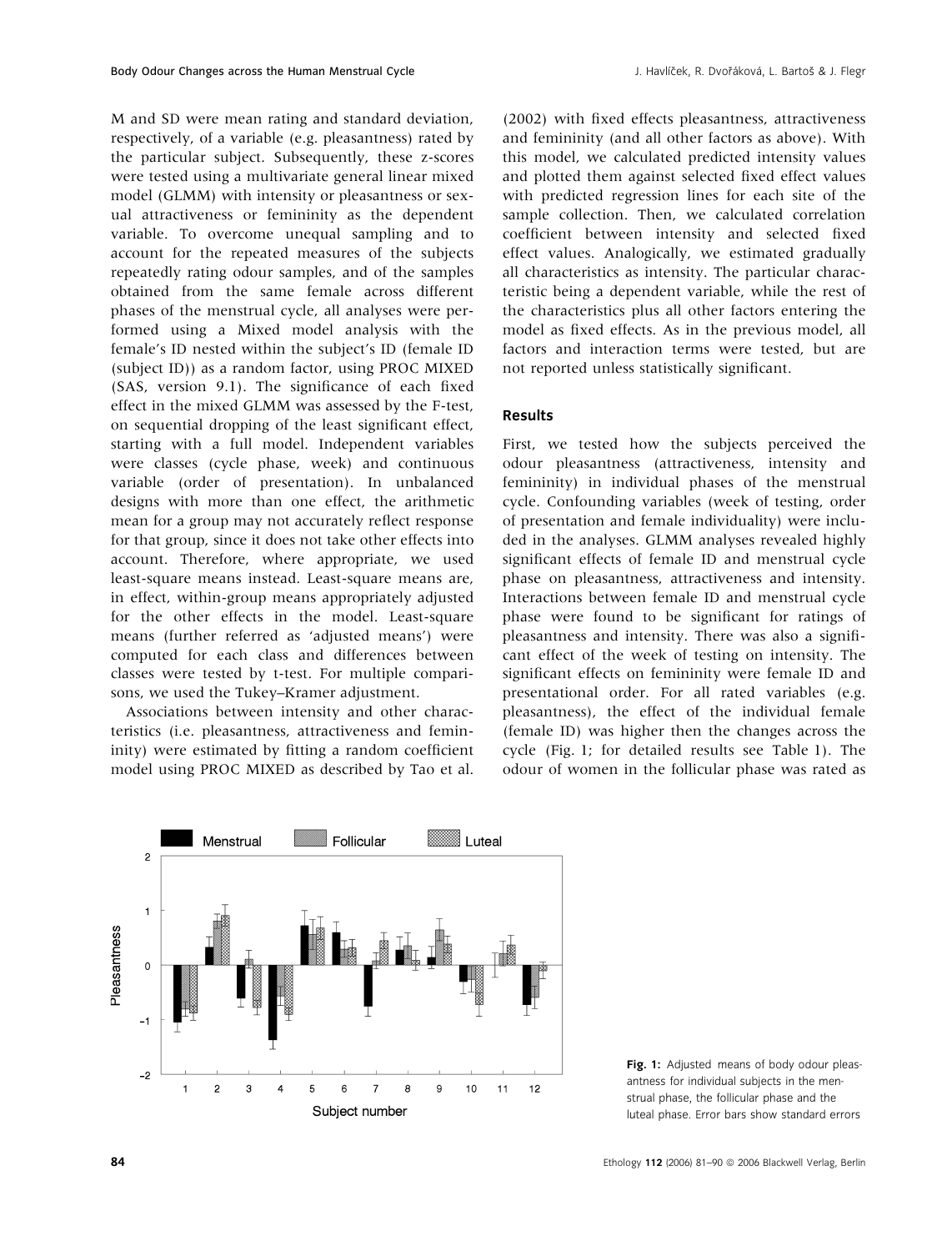Table 1: Degrees of freedom, F-values, and p-values for predictors (fixed effects) associated with dependent variable used in a model

|                                    | Fixed effect   | Degrees<br>οf<br>freedom |            |         |          |
|------------------------------------|----------------|--------------------------|------------|---------|----------|
| Model for<br>dependent<br>variable |                | Num.<br>df               | Den.<br>df | F-value | $Pr$ > F |
| Pleasantness                       | Female         | 11                       | 689        | 32.15   | < 0.0001 |
|                                    | Phase          | $\mathfrak{p}$           | 689        | 7.02    | 0.001    |
|                                    | Female * Phase | 22                       | 689        | 2.66    | < 0.0001 |
| Attractiveness                     | Female         | 11                       | 166        | 2974    | < 0.0001 |
|                                    | Phase          | $\mathfrak{p}$           | 546        | 6.35    | 0.0019   |
| Intensity                          | Female         | 11                       | 211        | 34.44   | < 0.0001 |
|                                    | Female * Phase | 22                       | 530        | 7.23    | < 0.0001 |
|                                    | Phase          | $\overline{2}$           | 547        | 3.57    | 0.0288   |
|                                    | Week           | 4                        | 560        | 2.49    | 0.0422   |
| Femininity                         | Order          | 1                        | 665        | 8.56    | 0.0035   |
|                                    | Female         | 11                       | 179        | 7.89    | < 0.0001 |

the least intense, the most pleasant and the most attractive (Fig. 2). Subsequent post hoc analysis showed significant differences in intensity, pleasantness and attractiveness between the menstrual and the follicular phase and in pleasantness and attractiveness between the menstrual and the luteal phase. The difference in attractiveness between follicular and luteal phase did not reach formal level of statistical significance in a two-tailed test  $(p = 0.08)$ . However, if treated by the more appropriate onetailed test (a peak of attractiveness in the follicular phase was expected according to our a priori hypothesis) the results reached statistical significance



Fig. 2: Adjusted means of axillary odour attractiveness, pleasantness and intensity in the menstrual phase (black bars), the follicular phase (grey bars) and the luteal phase (white bars). Error bars show standard errors. Asterisks above the bars indicate level of significance in one tailed test (for details see text). \*Significance at the <0.05 level; \*\*at the  $\leq$  0.01 level: \*\*\*at the  $\leq$  0.001 level; ns, not significant at the  $\geq$  0.05 level

Subsequently, we analysed the relationships between rated variables using a mixed-model analysis with doubly repeated measurements as described above. The best-fit model of attractiveness included pleasantness and femininity (Fig. 3). The best-fit model of pleasantness as the dependent variable included attractiveness and intensity (Fig. 4). The best-fit model of intensity included pleasantness and femininity (Fig. 5). The best-fit model of femininity included attractiveness, intensity (Fig. 6), interaction between pleasantness and intensity and order of presentation.

#### **Discussion**

Our results show that both the pleasantness and attractiveness ratings given to axillary odours were lowest during menstruation and peaked in the follicular phase when the probability of conception is highest. The opposite pattern was seen for odour intensity (i.e. it was most intense during the menstrual phase and the least intense during the follicular phase). It was demonstrated for the first time that axillary odour itself may carry information



Fig. 3: Predicted values for attractiveness (y-axis) associated with pleasantness (+, full line) and femininity ( $\triangle$ , dashed line) (x-axis). Both axes show *z*-scored subjective ratings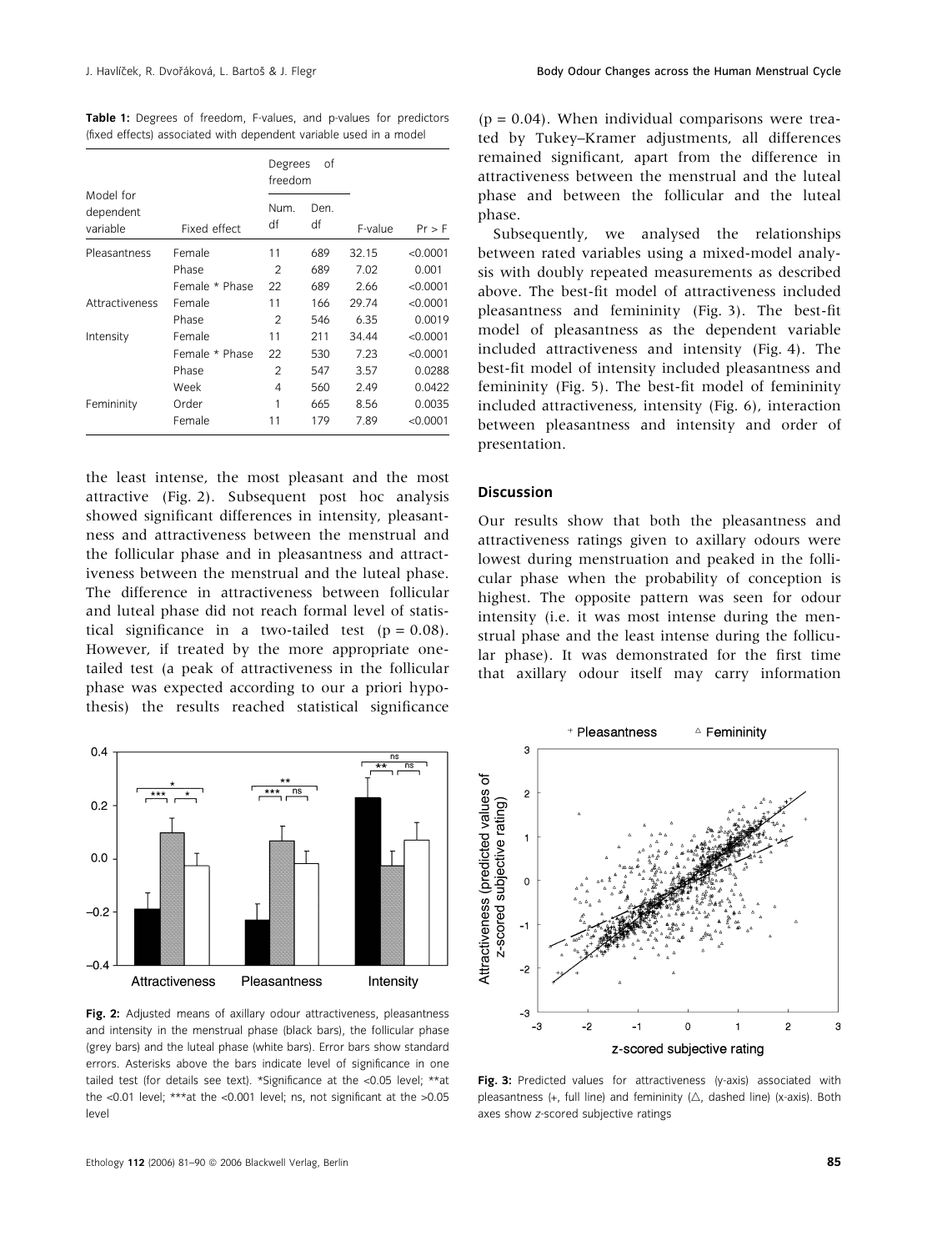



Fig. 4: Predicted values for pleasantness (y-axis) associated with attractiveness ( $\circ$ , full line) and intensity ( $\bullet$ , dashed line) (x-axis). Both axes show z-scored subjective ratings



Fig. 5: Predicted values for intensity (y-axis) associated with pleasantness (+, full line) and femininity ( $\Delta$ , dashed line) (x-axis). Both axes show z-scored subjective ratings

about women's fertility status. These findings confirm the results of Singh & Bronstad (2001) who, using a T-shirt method, found the attractiveness to be significantly higher during the follicular phase compared with the luteal phase. However, from the study of Singh & Bronstad (2001), it is not clear whether all women wore T-shirts in their follicular

Fig. 6: Predicted values for femininity (y-axis) associated with attractiveness ( $\circ$ , full line) and intensity ( $\bullet$ , dashed line) (x-axis). Both axes show z-scored subjective ratings

phase first or whether the order of collection was randomized. It is well documented that attractiveness correlates negatively with the intensity of odour, which becomes lighter with the length of storage. Therefore, if it is true that the T-shirts from the follicular phase in Singh & Bronstad's (2001) study were collected first, the supposed differences between the follicular and the luteal phase could be in fact an effect based on different lengths of storing. Moreover, during the rating session, boxes with the T-shirts worn during the follicular phase were labelled F and those worn during the luteal phase L. The authors declare that none of the subjects were aware of the meaning of the markings, but the possibility of a low but systematic bias cannot be excluded.

In spite of a similar pattern of results between our study and that of Singh & Bronstad's (2001), differences between the follicular and the luteal phase in our study reached formal level of statistical significance only by using a one-tailed test. The lower statistical difference between the follicular and luteal phase could be due to the relatively small sample size. Another reason could be our broader definition of the follicular phase (day 7–14) compared with that of Singh & Bronstad (2001) (day 13–15). It is possible that body odour attractiveness increases between days 7 and 14, peaking around the time of ovulation. Thus the attractiveness in the early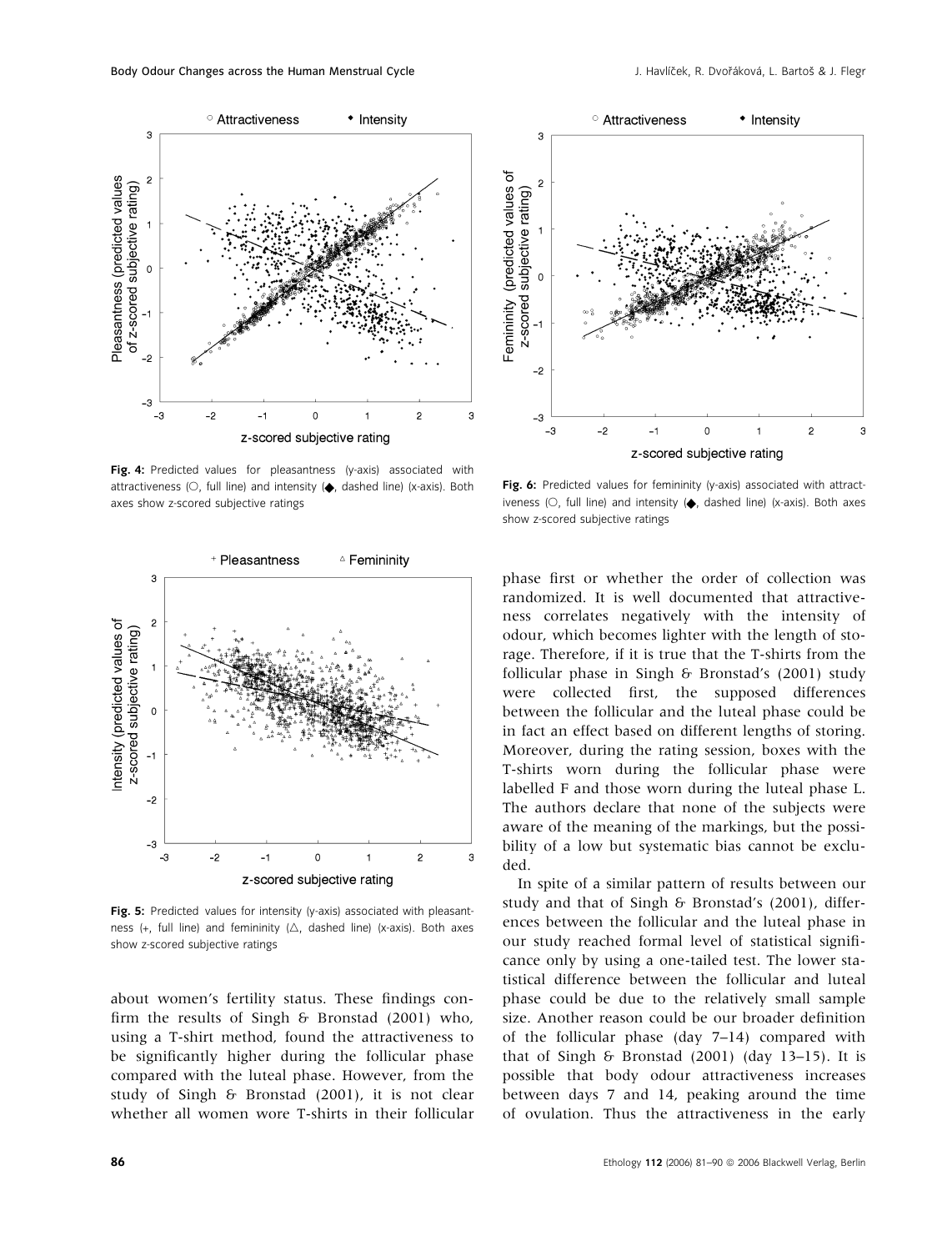follicular phase can be similar to that in the luteal phase. This possibility is supported by a relatively fast transitory decrease (24 h) in the asymmetry of the soft body tissue leading up to ovulation (Manning et al. 1996; Scutt & Manning 1996).

A recent study by Kuukasjärvi et al. (2004) also supports our findings. Their target sample (T-shirt donors) consisted of women both not using hormonal contraception and those who were. In the sample of women not using hormonal contraception, quadratic regression between male ratings of odour attractiveness and day of menstrual cycle peaked around the time of presumed ovulation. A non-significant trend ( $p = 0.07$ ) was found when T-shirts were rated by women. This may be due to the relatively fewer number of female raters  $(n = 12)$  compared with males  $(n = 31)$ . No relationship between the day of the menstrual cycle and odour attractiveness was found for T-shirts worn by women using hormonal contraceptives. A potential issue in an otherwise elaborated study is the method selected for the transformation of data on days of the menstrual cycle. The authors used a formula: 28/cycle length  $\times$  day of menstrual cycle. It is known that the length of the luteal phase is relatively stable and in cycles different from 'an ideal 28-d cycle' the length of the follicular phase fluctuates (Stern & McClintock 1998). Therefore, the formula used may introduce a relatively high rate of error; we believe, however, not one that is systematic. Moreover, the authors do not report whether their target subjects had a regular cycle or if they excluded women with very long cycles (maximum of 42 d). In both cases, it is disputable whether such cycles are ovulatory.

Other evidence of body odour changes across the cycle was provided by Thornhill et al. (2003). They asked the women to wear T-shirts and computed the probability of conception based on Jöchle's work (1973). Using correlational analysis, the authors found a positive association between conception risk and body odour attractiveness ( $r = 0.33$ ,  $p = 0.02$ ). It should be noted, however, that the method used for fertility risk assessment has been seriously questioned by the results of several other studies (Dunson et al. 1999; Wilcox et al. 2000). Moreover, Poran (1995) found that pair-bonded males prefered the body odour of their partners collected during the late follicular phase compared with the luteal phase. However, as Singh & Bronstad (2001) pointed out, from Poran's paper it is not clear whether subjects were allowed to use perfumes during the body odour collection. The use of perfumes (both the amount, and the type of perfume used) can change

across the cycle and thus bias the natural body odour changes results.

The above-mentioned findings contradict those of Thornhill & Gangestad (1999) who did not find any differences between body odour attractiveness in the follicular and the luteal phase. However, this could be due to the differences in experimental design. Our results show that the inter-individual variability is much higher compared to the intra-individual changes across the cycle. Thus, we can expect that the between-subjects design used by Thornhill & Gangestad (1999) lacks the statistical power to detect rather subtle odour changes across the cycle. On the contrary, the main disadvantage of a within-subject design (i.e. repeated-measures design) is the relatively high drop-out rate of subjects. In our study, 12 of 19 women completed the whole protocol across their menstrual cycle.

The negative correlation between pleasantness and the intensity of odour suggests that the changes in pleasantness across the cycle can be, to some extent, explained as changes in odour intensity rather than odour quality. This effect was also observed in earlier studies concerning gender identification by smell (Doty et al. 1978, 1982) in which more intense smells were usually judged to be masculine. Nevertheless, our results cannot be fully explained by changes in intensity as they are statistically weaker compared with changes in attractiveness or pleasantness. Moreover, the intensity was a significant predictor only for pleasantness and not for attractiveness. Similarly, in the above-mentioned study of Kuukasjärvi et al. (2004), there was no correlation between odour attractiveness and intensity. Therefore, we may expect that both changes in odour intensity and quality constitute subjectively perceived changes in odour attractiveness and pleasantness.

Axillary odour is probably not the only odour cue to ovulation. Another potential source of relevant olfactory information could be changes in vaginal odour. It is known that the peak of pleasantness corresponds with the late follicular (ovulatory) phase (Doty et al. 1975; Keith et al. 1975). However, the pattern of changes in individual women was highly heterogeneous. The hedonic changes in perception of the vaginal odour can be due to the changes in relative concentration of short aliphatic acids (Michael et al. 1975). On the contrary, other authors did not confirm fluctuation of short aliphatic acids across the cycle (for review, see Huggins & Preti 1981). Vaginal inspection (oral sex practices) is relatively inter-culturally widespread behaviour. In spite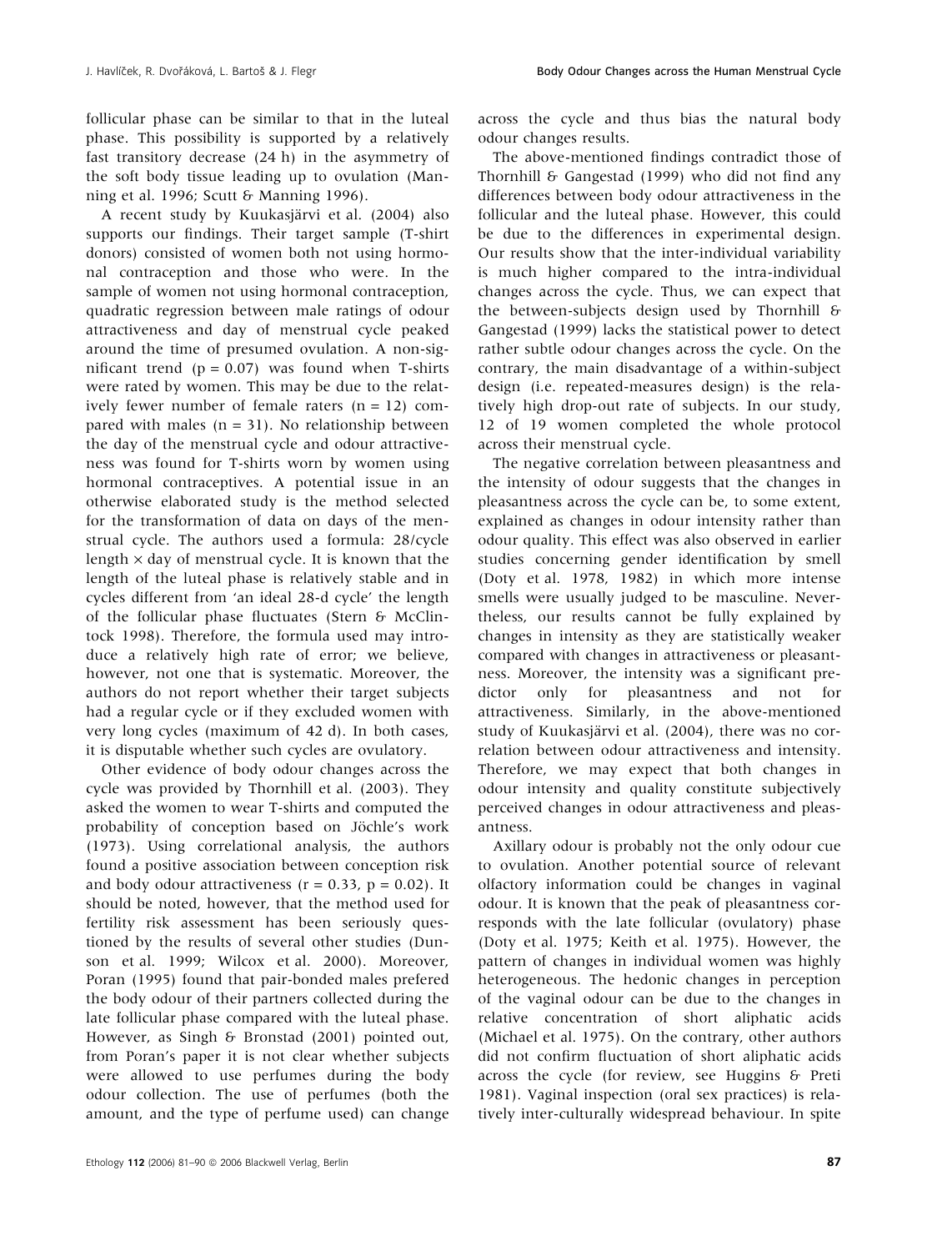of that, we suggest that due to bipedality, the axillary odour is a relatively more important source of information in humans.

Recently, it was found that the changes in attractiveness across the cycle are not restricted to odour cues but can also be detected visually. Facial images of women taken during their follicular phase were found to be more attractive compared with images of the same women taken during their luteal phase (Roberts et al. 2004). There are also several other lines of indirect evidence supporting the view that ovulation is not as hidden as previously assumed. Women become more symmetrical (Manning et al. 1996), their waist–hip ratio is lower (Kirchengast & Gartner 2002) and their skin becomes lighter (Symons 1995) around the time of ovulation. All mentioned characteristics are known to be important markers of attractiveness (e.g. Singh 1995; Scheib et al. 1999).

The changes in attractiveness across the cycle perceived on the basis of particular cues (e.g. axillary odour) are generally rather subtle. Nevertheless, in natural situations, they are perceived multimodally and thus their final reliability can be much higher than can be estimated from laboratory experiments under reductionistic conditions.

Pair-bonded males can use both olfactory and visual cues to monitor a woman's fertility status and thus avoid possible cuckoldry by other males. Gangestad et al. (2002) reported that pair-bonded males are more attentive and more proprietary near their partners' ovulation. From an evolutionary perspective, it would be also advantageous for casual partners to be attracted to women when conception is most probable. However, it is not known whether primary partners are more sensitive to the menstrual cycle changes of their mates compared with casual partners. Furthermore, there are no data regarding the role of previous experience (e.g. being pair-bonded, or co-habiting) for tracking changes across the cycle. The relatively high inter-individual variability in attractiveness, compared with the rather subtle menstrual cycle changes, suggests that the significance of body odour cues of fertility for unfamiliar males is rather low. Conversely, it could be argued that in ancestral hunter–gatherer conditions (i.e. relatively small groups), even potential casual partners were acquainted with women in their group and thus could track menstrual cycle changes.

In spite of the potential ability of males to track systematic changes across the cycle, woman can behaviourally adjust (i.e. suppress/promote) cycledependent changes according to her partner status

(i.e. single/pair-bonded). Paired but unaccompanied women not using hormonal contraceptives were observed at a discotheque to be dressed in a more sexually provocative way when they were in the most fertile period. They wore shorter and tighter skirts with more skin exposed. This pattern was not observed among single women (Grammer & Renninger 2004).

On the basis of the phylogenetic analyses, it is suggested that human ancestors possessed moderate sexual swellings (Sillen-Tullberg & Møller 1993). Why this feature has disappeared in the course of evolution in the modern human is debated (e.g. Pawlowski 1999). Concentration on the lack of this particular feature led most theorists to the incorrect conclusion that there are no cues to the fertility state of the female. Nevertheless, experimental data suggest that such cues exist. However, such cues should not be misinterpreted as signals of ovulation. We propose that the cues used by males for monitoring women's cycles are rather a byproduct of physiological changes across the cycle. Based on the available data, we suggest that males cannot pinpoint ovulation but that cues based on the menstrual cycle phase allow them to assess female fertility in a probabilistic manner. Therefore, it would be more appropriate to substitute the rather confusing term 'concealed ovulation' with the more suitable term 'non-advertized ovulation'.

# Acknowledgements

We would like to thanks to all participants for their effort and time they spent by taking part in the study and to express our gratitude to Jindra Jileckova and Mark Sergeant for their considerable help with language corrections. This research was supported by the GA UK 323/2002 grant, by the Czech Ministry of Education (grant no. 0021620828) and by the Czech Ministry of Agriculture (MZE0002701402).

# Literature Cited

- Ackerl, K., Atzmueller, M. & Grammer, K. 2002: The scent of fear. Neuroendocrinol. Lett. 23, 79—84.
- Benshoof, L. & Thornhill, R. 1979: The evolution of monogamy and loss of estrus in humans. J. Soc. Biol. Struct. 2, 95—106.
- Burley, N. 1979: Evolution of concealed ovulation. Am. Nat. 114, 835—858.
- Chen, D. & Haviland-Jones, J. 1999: Rapid mood change and human odors. Physiol. Behav. 68, 241—250.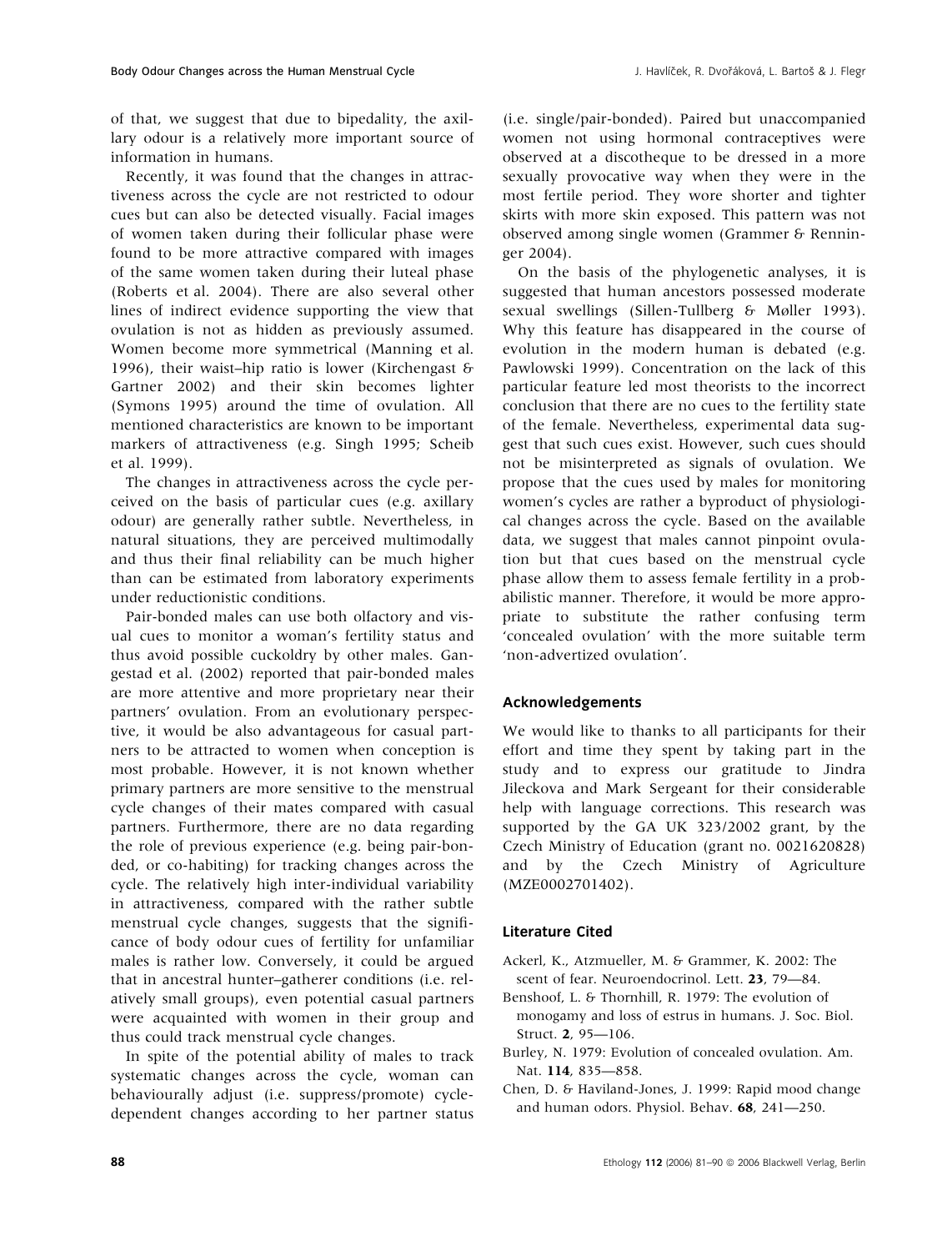Daniels, D. 1983: The evolution of concealed ovulation and self-deception. Ethol. Sociobiol. 4, 69—87.

Deschner, T., Heistermann, M., Hodges, K. & Boesch, C. 2003: Timing and probability of ovulation in relation to sex skin swelling in wild West African chimpanzees, Pan troglodytes verus. Anim. Behav. 66, 551—560.

Doty, R., Ford, M., Preti, G. & Huggins, G. R. 1975: Changes in the intensity and pleasantness of human vaginal odours during the menstrual cycle. Science 190, 1316—1317.

Doty, R. L., Orndorff, M. M., Leyden, J. & Kligman, A. 1978: Communication of gender from human axillary odours: relationship to perceived intensity and hedonicity. Behav. Biol. 23, 373—380.

Doty, R., Green, P. A., Ram, C. & Yankell, S. L. 1982: Communication of gender from human breath odours: relationship to perceived intensity and pleasantness. Horm. Behav. 16, 13—22.

Dunson, D. B., Baird, D. D., Wilcox, A. J. & Weinberg, C. R. 1999: Day-specific probabilities of clinical pregnancy based on two studies with imperfect measures of ovulation. Hum. Reprod. 14, 1835—1839.

Gangestad, S. W., Thornhill, R. & Garver, C. E. 2002: Changes in women's sexual interests and their partners' mate- retention tactics across the menstrual cycle: evidence for shifting conflicts of interest. Proc. R. Soc. Lond. B – Biol. Sci. 269, 975—982.

Grammer, K. & Renninger, L. 2004: Disco clothing, female sexual motivation, and relationship status: is she dressed to impress. J. Sex Res. 41, 66—74.

Hrdy, S. B. 1979: Infanticide among animals – review, classification, and examination of the implications for the reproductive strategies of females. Ethol. Sociobiol. 1, 13—40.

Hrdy, S. B. & Whitten, P. L. 1987: Patterning of sexual activity. In: Primate Societies (Smuts, B. S., Cheney, D. L., Seyfarth, R. M., Wrangham, R. W. & Struhsaker, T. T., eds). Univ. Chicago Press, Chicago, IL, pp. 370—384.

Huggins, G. R. & Preti, G. 1981: Vaginal odours and secretion. Clin. Obstet. Gynecol. **24**, 355–377.

Jöchle, W. 1973: Coitus-induced ovulation. Contraception 7, 523—565.

Keith, L., Draunieks, A. & Krotoszynski, B. K. 1975: Olfactory study: human pheromones. Archiv. Gynakol. 218, 203—204.

Kirchengast, S. & Gartner, M. 2002: Changes in fat distribution (WHR) and body weight across the menstrual cycle. Collegium Antropologicum 26, 47—57.

Kuukasjärvi, S., Eriksson, C. J. P., Koskela, E., Mappes, T., Nissinen, K. & Rantala, M. J. 2004: Attractiveness of women's body odors over the menstrual cycle: the role of oral contraceptives and receiver sex. Behav. Ecol. 15, 579—584.

Lovejoy, C. O. 1981: The origin of man. Science 211, 341—350.

Manning, J. T., Scutt, D., Whitehouse, G. H., Leinster, S. J. & Walton, J. M. 1996: Asymmetry and the menstrual cycle in women. Ethol. Sociobiol. 17, 129—143.

Michael, R. P., Bonsall, R. W. & Kutner, M. 1975: Volatile fatty acids, ''copulins'', in human vaginal secretions. Psychoneuroendocrinology 1, 153—163.

Pawlowski, B. 1999: Loss of oestrus and concealed ovulation in human evolution. Curr. Anthropol. 40, 257—276.

Platek, S. M., Burch, R. L. & Gallup, G. G. 2001: Sex differences in olfactory self-recognition. Physiol. Behav. 73, 635—640.

Poran, N. S. 1995: Cyclic attractivity of human female odours. Adv. Biosci. 93, 555—556.

Rikowski, A. & Grammer, K. 1999: Human body odour, symmetry and attractiveness. Proc. R. Soc. Lond. B – Biol. Sci. 266, 869—874.

Roberts, S. C., Havlicek, J., Flegr, J., Hruskova, M., Little, A. C., Jones, B. C., Perrett, D. C. & Petrie, M. 2004: Female facial attractiveness increases during the fertile phase of the menstrual cycle. Proc. R. Soc. Lond. B – Biol. Sci. Suppl., Biology Letters 271, S270—S272.

Scheib, J. E., Gangestad, S. W. & Thornhill, R. 1999: Facial attractiveness, symmetry and cues of good genes. Proc. R. Soc. Lond. B – Biol. Sci. 266, 1913—1917.

Scutt, D. & Manning, J. T. 1996: Symmetry and ovulation in women. Hum. Reprod. 11, 2477—2480.

Sillen-Tullberg, B. & Møller, A. P. 1993: The relationship between concealed ovulation and mating system in anthropoid primates: a phylogenetic analysis. Am. Nat. 141, 1—25.

Singh, D. 1995: Female health, attractiveness, and desirability for relationships: role of breast asymmetry and waist-to-hip ratio. Ethol. Sociobiol. 16, 465—481.

Singh, D. & Bronstad, P. M. 2001: Female body odour is a potential cue to ovulation. Proc. R. Soc. Lond. B – Biol. Sci. 268, 797—801.

Stern, K. & McClintock, M. K. 1998: Regulation of ovulation by human pheromones. Nature 392, 177—179.

Strassmann, B. I. 1981: Sexual selection, paternal care, and concealed ovulation in humans. Ethol. Sociobiol. 2, 31—40.

Symons, D. 1995: The Evolution of Human Sexuality. Oxford University Press, Oxford.

Tao, J., Littel, R., Patetta, M., Truxillo, C. & Wolfinger, R. 2002: Mixed Model Analyses Using the SAS System Course Notes. SAS Institute Inc., Cary, NC.

Thornhill, R. & Gangestad, S. W. 1999: The scent of symmetry: a human sex pheromone that signals fitness? Evol. Hum. Behav. 20, 175—201.

Thornhill, R., Gangestad, S. W., Miller, R., Scheyd, G., McCollough, J. K. & Franklin, M. 2003: Major histocompatibility complex genes, symmetry, and body